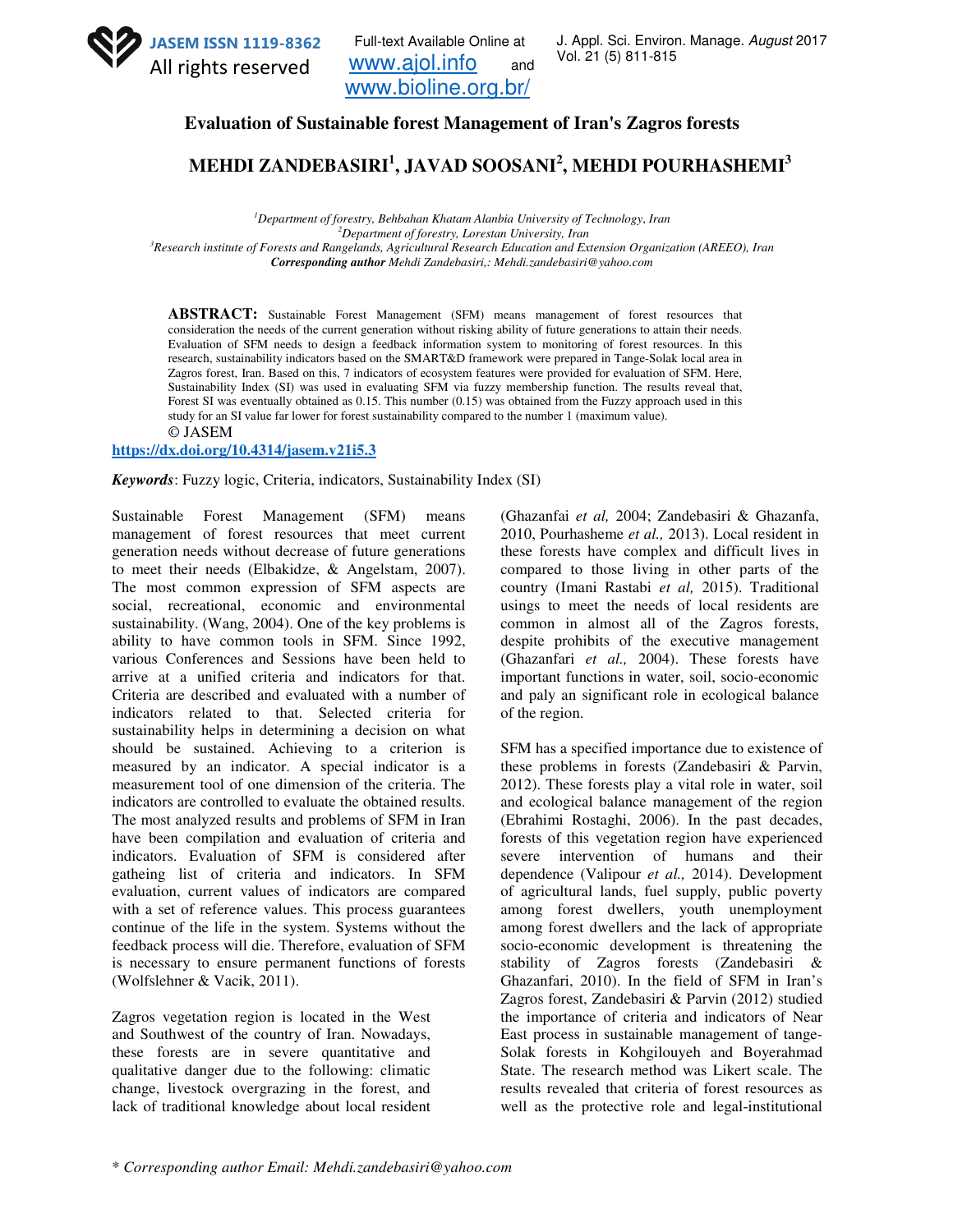framework are the main criteria of Near East process for the studied region.

## **MATERIAL AND METHODS:**

*Study area*: The examined local area is the catchment of Tange-solak in the province of Kohgilouye and Boyerahmad. Tange-solak forest is located in Likak city, which is approximately 15 km south of Kohgiloye and Boyer Ahmad province. This forest has an area of 1000 hectares. There are also agricultural and horticultural lands in this region. The main agricultural products include wheat and barley. Also, natural cypress trees form unique stand of cypress-oak. The existing forest has a high scientific value and it can be called living fossil. Most people residing here have relocated from the region due to lack of facilities and low income. While the rest of them left behind do not have permanent residence in the forest; these migrate to tropical regions in the period of October to late winter. In the current situation, forest preservation plan is applied for the region with a focus on forest resources protection by the executive management. The people still living here get drinking water from a spring which is in Tange-solak itself. Effect of dieback and decline has started in the region in previous years.

#### *Methodology***:**

In classical or Aristotelian logic, the correct phrase is presented with number (1) while incorrect phrase is shown with number (0). This implies that logical propositions have two values. Classic collections are also referred to as "definitive collections". If an element or a number such as  $X$  and a collection such as  $\overline{A}$ exist, then there are two resulting modes based on the classic logic: If X is a member of A then it is written as  $X \in A$ ,

and if  $X$  is not a member of  $\overline{A}$  then it is written as  $X \notin A$ . This is revealed by an indicator function  $\mu_A$  (x) as shown below:

$$
as\,sin\theta\,sin\,bc\,10\,w
$$

$$
f(x) = \begin{cases} 1, & x \in A \\ 0, & x \notin A \end{cases}
$$

This means that if one member is present in set of  $A$  it has membership size of (1) implying that  $\mu_A(x) = 1$  and if one member is not present in set of  $\overline{A}$  it has membership size of (0), implying that  $\mu_A(x) = 0$  thus membership in a classic set is defined as definitive and accurate. This also means that an object or an element is either a member of a set or not. The membership function can only have

two sizes of zero and one, implying that propositions have two values. Polish Lukasiewicz attempted to solve the above problem by compiling "3 valued logic" through addition of one state to 2 valued logic. In 3 valued logic, the correct value is shown by  $(1)$ , incorrect value is shown by  $(0)$  and neutral or uncertain value is shown by (2.1). Three (3) valued logic has no contradiction with 2 valued logic; it only expended it. The membership function for 3 valued propositions are as follows:

$$
\mu_A(x) = \langle 0, \frac{1}{2}, 1 \rangle
$$

In fuzzy logic, according to Professor Zadeh's theory (Zadeh, L.A), unlike 2 and 3 valued logics,

the indicator or membership function of  $\mu_A(x)$  for a fuzzy set is such that  $\mu_A(x)$  shows a grade or rank that each  $X$  element available in  $A$  set with that grade is related to a fuzzy set of A. In this way, all the elements can be related to one set with different membership grades from zero to one (Zandebasiri *et al.,* 2012).

The objective of this paper is the compare of current values of indicators with a set of threshold values with using fuzzy logic. This can determine sustainability index for the local area in Zagros forests.

The research process has been conducted in three sections. In the first section of the research, sustainability indicators based on the SMART&D framework were prepared by analysts to evaluate SFM. Based on the SMART&D framework, a performance evaluation indicator in a system should have the following characteristics (Davis *et al.,* 2001): being Specific (S), being Measurable (M), being Achievable (A), being Realistic (R), being Time framed (T) and being Database (D). Based of SMART & D, 8 indicators of ecosystem features were provided for SFM evaluation. In the second section of the research, by expert's opinions, paired comparisons were used to determine the importance of indicators discussed. In the third section of the research, Sustainability Index (SI) were used to SFM evaluation. SI obtained from the following equation was used for evaluation of SFM (Mendoza & Prbhu, 2003):

$$
SI = \sum \mu_x w_x \tag{1}
$$

*MEHDI ZANDEBASIRI, JAVAD SOOSANI, MEHDI POURHASHEMI*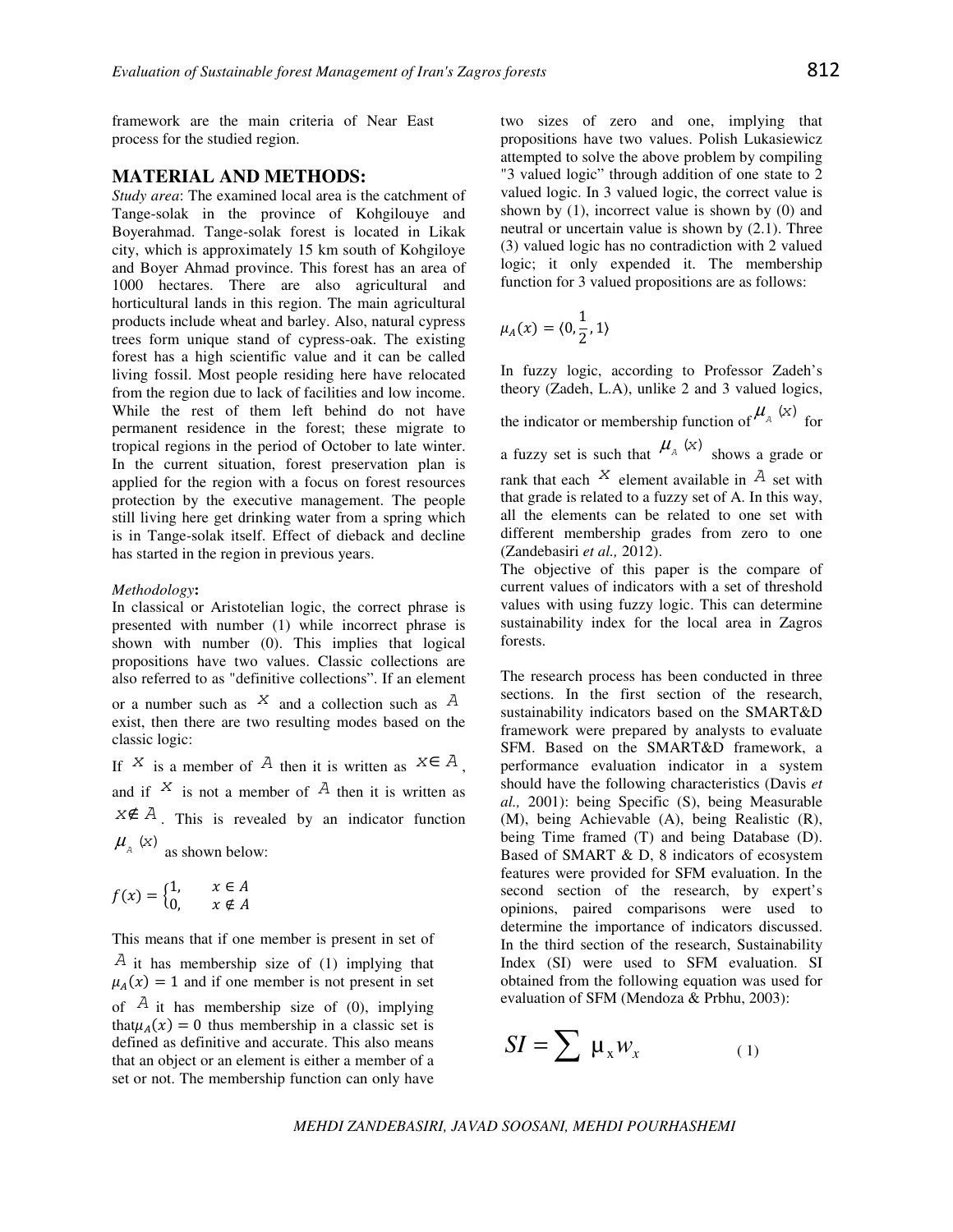In Equation 1, SI is sustainability index for a forest; here  $\mu_{x}$  is a fuzzy membership value which is calculated by the following equation:

$$
\mu_x = \begin{cases}\n0 & x \leq a_1 \\
1 - \frac{\beta - x}{\beta - \alpha} & \alpha \leq x \leq \beta \\
1 & x > \beta\n\end{cases}
$$
\n(2)

In Equation 2,  $\mu_{\rm x}$  is a fuzzy membership value of indicators in sustainability sign,  $x$  is the average value of an indicator obtained from an average of all calculated numbers of intended indicator in the forest.  $\alpha$  and  $\beta$  are obtained from the estimation of professional experts for lower and upper limits of the intended indicator. α parameter simply means a limit where if one certain indicator is lower than that amount then the forest becomes unsustainable. Hence,  $\alpha$  refers to the minimum reference value. β parameter implies that if the value of a certain indicator is larger than β then the forest is completely sustainable. In other words, β is the maximum reference value.

In this research, 12 one-hectare plots were randomly implemented to determine the current values of indicators as well as the numbers related to X for Equation (2). Reference values were also determined using opinions of three professional experts.

In Equation (2),  $\mu_x$  is in effect a fuzzy membership function for interpretation of a fuzzy indicator.

**Table 1**: Outcomes of paired comparison of indicators' weight

| Name of indicator                                        | Weight of indicators |
|----------------------------------------------------------|----------------------|
| The number of stages                                     | 0.13                 |
| Density of number per hectare                            | 0.10                 |
| The numbers of trees per hectare with a healthy<br>crown | 0.14                 |
| Average height of pile                                   | 0.10                 |
| Litter depth in millimeters                              | 0.11                 |
| Canopy cover percentage                                  | 0.10                 |
| Average number of species in each plot                   | 0.14                 |
| Regeneration level in hectare per square meter           | 0.18                 |

The result of the third section of the research, are as shown in Table 2 & Table 3 & Table 4 & Table 5. Results of sampling from forest in terms of average value for indicators is as shown in Table 2. Observed results from an examination of the minimum and maximum threshold values is as shown in Table 3.  $\mu_{x}$ is fuzzy membership value as shown in Table 4. Normalized  $\mu_x$  values are as shown in Table 5.

Fuzzy membership values for indicators are normalized to achieve a better interpretation of  $\mu_{x}$ number. Normalization has to do with generating numbers without scale. Satty Norm was used in this research to generate numbers without scale. In Satty Norm  $\frac{b}{b_{max}}$  formula is used in which b is a certain number in table of numbers and  $b_{max}$  is the biggest number of this table.

In Equation (1) and in order to calculate SI, it is required that the weight of each of the indicators be determined. In Equation (1)  $w_x$  is the weight of x indicator.  $w_x$  expresses the relative importance of each indicator compared to other indicators. Also, paired comparisons were used to determine the importance of indicators discussed.

# **RESULTS AND DISCUSSION**

The result of the first section of the research showed the number of stages, density of number per hectare, numbers of trees per hectare with a healthy crown average height of pile, litter depth in millimeters, canopy cover percentage, average number of species in each plot, as well as regeneration level in hectare per square meter were identified as capable indicators of SMART&D.

The result of the first section of the research, the outcomes of paired comparison of investigated indicators' weight are as shown in Table 1:

**Table 2**: Results of average value for indicators of sampling from forest

| Name of indicator                                     | Average value for |  |
|-------------------------------------------------------|-------------------|--|
|                                                       | indicators        |  |
| The number of stages                                  |                   |  |
| Density of number per hectare                         | 181               |  |
| The numbers of trees per hectare with a healthy crown | 164               |  |
| Average height of pile                                | 4/3               |  |
| Litter depth in millimeters                           | 1/8               |  |
| Canopy cover percentage                               | 40                |  |
| Average number of species in each plot                | 1/5               |  |
| Regeneration level in hectare per square meter        | 0                 |  |

**Table 3**: Result of examining the minimum and maximum threshold values

| Name of indicator                                     | $\boldsymbol{a}$ |      |
|-------------------------------------------------------|------------------|------|
| The number of stages                                  |                  | 3    |
| Density of number per hectare                         | 150              | 280  |
| The numbers of trees per hectare with a healthy crown | 163              | 179  |
| Average height of pile                                |                  | 10   |
| Litter depth in millimeters                           |                  | 10   |
| Canopy cover percentage                               | 25               | 75   |
| Average number of species in each plot                |                  | 3    |
| Regeneration level in hectare per square meter        |                  | 3000 |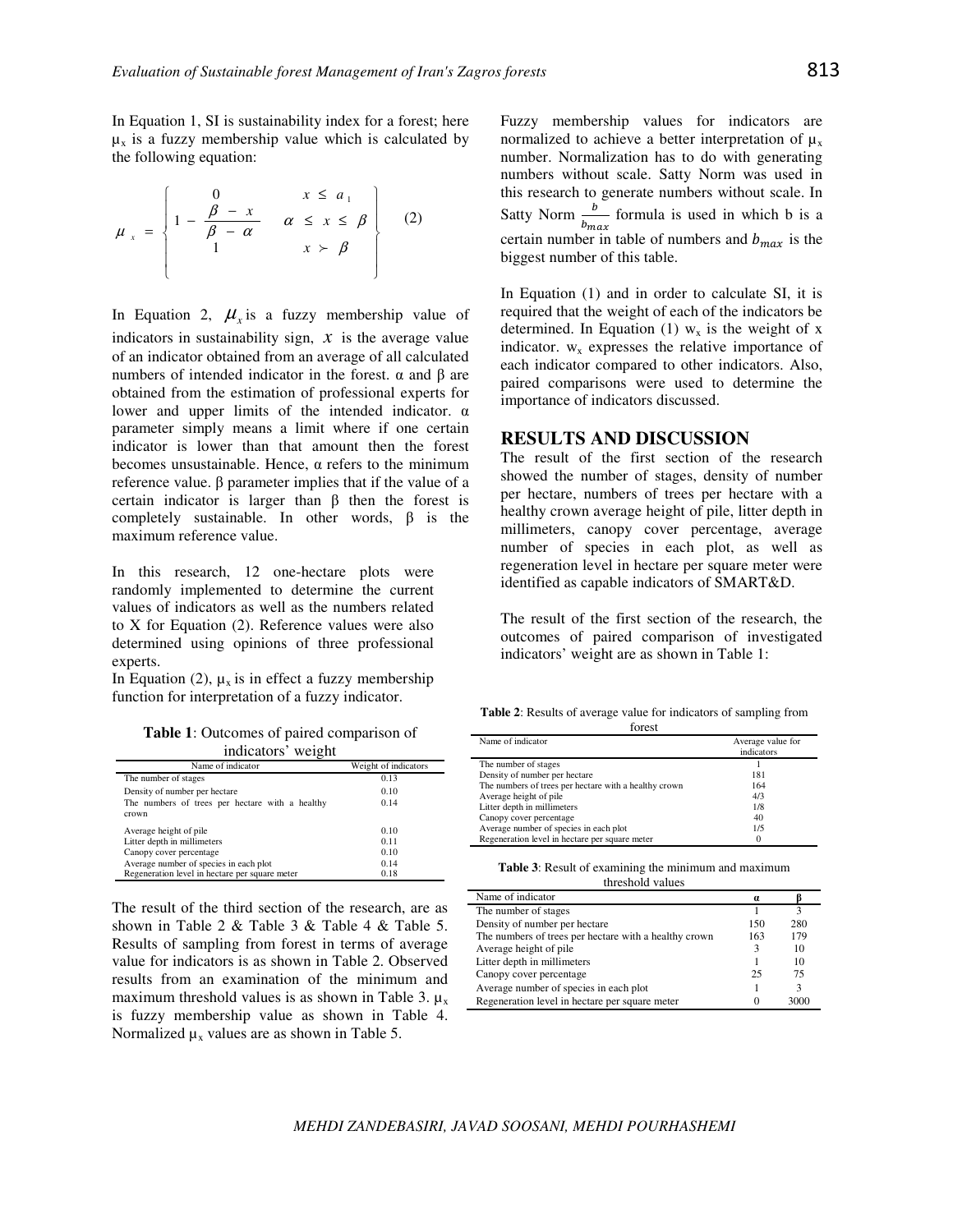**Table 4**: Fuzzy membership value of indicators

| Name of indicator                                     | μ <sub>x</sub> |
|-------------------------------------------------------|----------------|
| The number of stages                                  | $\Omega$       |
| Density of number per hectare                         | 0/24           |
| The numbers of trees per hectare with a healthy crown | 0/06           |
| Average height of pile                                | 0/19           |
| Litter depth in millimeters                           | 0/09           |
| Canopy cover percentage                               | 0/30           |
| Average number of species in each plot                | 0/25           |
| Regeneration level in hectare per square meter        | $\Omega$       |

**Table 5**: The results of normalized  $\mu_x$  of indicators

| Name of indicator                               | Normalized $\mu_x$ |
|-------------------------------------------------|--------------------|
| The number of stages                            |                    |
| Density of number per hectare                   | 0/21               |
| The numbers of trees per hectare with a healthy | 0/0.5              |
| crown                                           |                    |
| Average height of pile                          | 0/17               |
| Litter depth in millimeters                     | 0/08               |
| Canopy cover percentage                         | 0/27               |
| Average number of species in each plot          | 0/22               |
| Regeneration level in hectare per square meter  |                    |

Due to the breadth of evaluation indicators of SFM, indicators related to the management measures, socio-economic and organizational characteristics are expected to be studied in other examinations. In the next step, paired comparisons were conducted for these indicators. From the result of paired comparisons (Table 1), regeneration was expected to have high weight (importance of 0.18). Regeneration is the future of forests and guarantees the replacement of old trees and forests (Pourhashemi *et al.,* 2013). The level of regeneration had the most importance in paired comparisons compared to the indicators examined; however, based on the fact that there is no regeneration in the region, it will have  $\mu_x$ of zero. Also, the weight of number density indicator per hectare was expected to be low due to the fact that density in Zagros forests includes all bases of coppice and single trunk. Single trunk trees such as seed origin and branch origin is vague. Due to different functions of seed and branch origin, trees are not explicitly identified in Zagros forests; also, the indicator of density per unit area cannot have a high value among other indicators. Most astonishing of all is the low percentage of canopy cover importance (0.10). It was expected that the indicator of canopy cover percentage appears highly important due to the protective function of Zagros forests, however, due to the onset of dieback in the middle of Zagros forests and direct relation between decline and larger crowns (Hoseinzadeh & Pourhashemi, 2015), it seems that the health of the crown should be necessarily considered in SFM evaluation along with canopy cover percentage. Results of sampling from the forest (Table 2) indicates the terms of an ecosystem that has been destroyed. Forests have one stage in all plots. This is due to destruction of the vertical structure of forest and equality of approximate tree heights, a factor which leads to reduced mass resistance against climate adversities. The findings of this table reveal that about 10% of

Ultimately, Forest SI was obtained 0.15 using

\n
$$
SI = \sum w_x \mu_x
$$
\nformula.

trees do not have healthy crown. The average height of the mass is very low (4.3 m on average) along with measured leaf litter size which were smaller than 2 mm (on average). Habitat weakness due to history of socio-economic problems, rock protrusions and soil erosion are reasons for this matter. Only one main species (*Quercus brantii*) was observed in most plots. And only a few plots had natural cypress, *Acer cineracens* and hawthorn were together such that the average number recorded in species diversity for 12 plots was 1.5. Table 3 presents an estimated value of the threshold using the expert opinions. The purpose of numbers α and β for each indicator is the minimum and maximum thresholds of sustainability. For example, in terms of canopy cover percentage, forest life will be threatened if the size of  $\alpha$  is less than 25%, and if it exceeds 75%, the forest is completely sustainable in terms of canopy cover percentage. The value of fuzzy membership indicators is provided in Table 4. This indicator is actually an average value based on a combination of current values (sampling results) as well as minimum and maximum values with normalized numbers as shown in Table 5. Normalization method involves comparing numbers to define all numbers in scale one (collectively they are one). A cross-section of  $\mu_x$  values in Table 5 among studied indicators revealed that the lowest values of  $\mu_x$  were related to the natural regeneration level and the number of stages. The lack of natural regeneration is an observable problem in most regions of Zagros forests (Pourhashemi *et al.,* 2012). Various reasons such as socio-economic problems and soil compaction due to repeated movement of livestock, rock protrusions in many regions and soil erosion can be expressed as the most important reason for this issue (Zandebasiri & Parvin, 2012). No natural regeneration level has been recorded in the study area. It appears that with increasing age of oak trees, forest regeneration crisis is a topic that currently threatens the survival and future of forests.